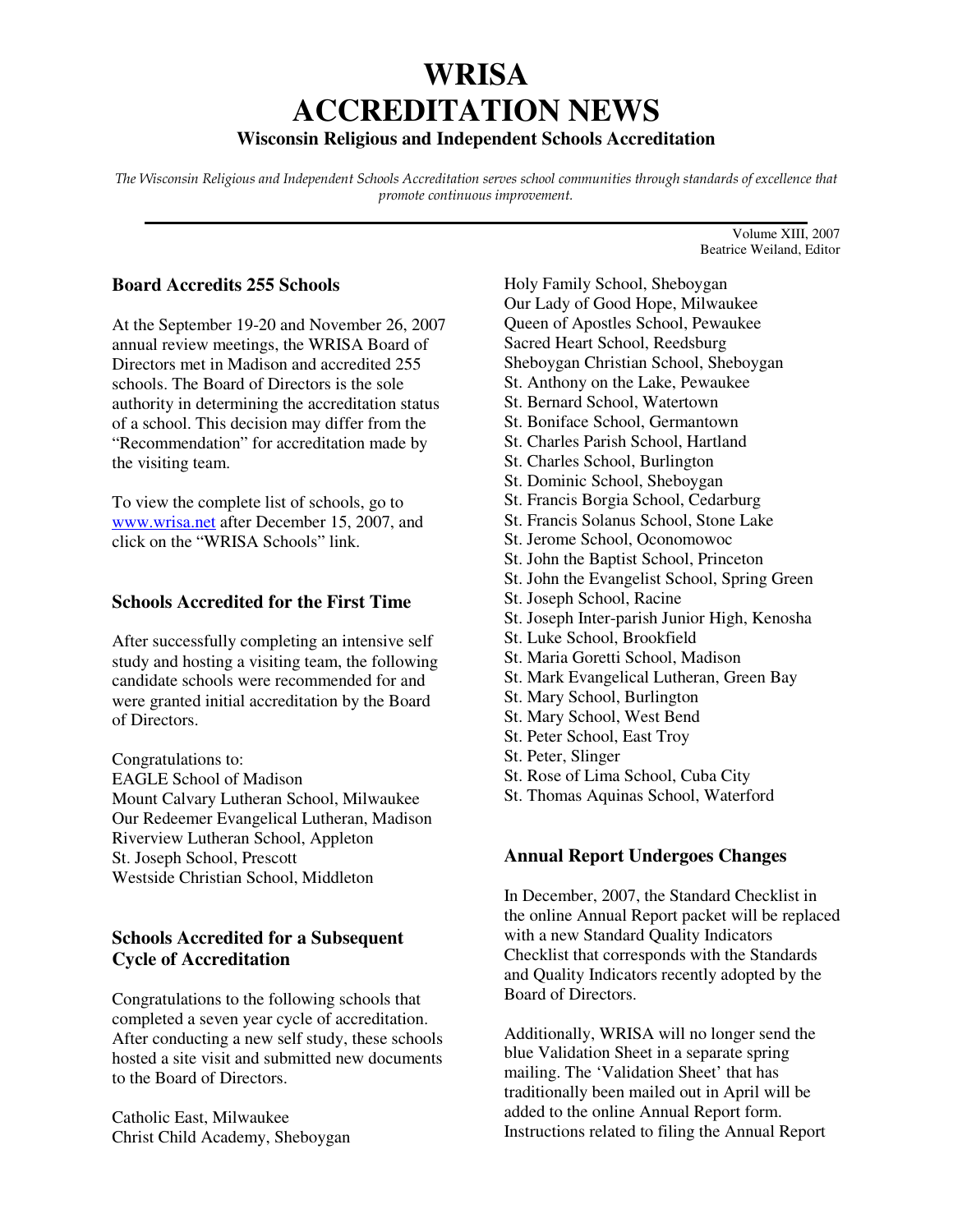will be communicated to schools via the internet.

#### **New Board Members Welcomed**

The WRISA Board of Directors welcomes new jurisdiction representatives: Diane Walters, Diocese of Green Bay; Monica Bischoff, Diocese of Madison; Susan Holman, Diocese of La Crosse.

The Board of Directors expresses its appreciation to Father Robert Kroll, ofm, who served on the Board of Directors as the representative for the Diocese of Green Bay for six years. Fr. Kroll served as president of the Board for four years. The Board of Directors thanks Anita Harris for serving as representative for the Diocese of La Crosse for two years, and Judi Dillon for serving as representative for the Diocese of Madison for three years and secretary of the Board for two years.

## **Board Approves New Fee Schedule**

In order to continue to provide a high level of service to the religious and independent schools of Wisconsin and meet rising costs, the Board of Directors at its May 14, 2007 meeting, approved a new fee schedule effective for the 2008-09 school year for the payment of annual dues.

#### **Fees Starting in the 2008-09 School Year**

## ACCREDITED MEMBER SCHOOLS

|         | 1 to 100 students    | \$115.00 |
|---------|----------------------|----------|
|         | 101 to 200 students  | \$145.00 |
|         | 201 to 300 students  | \$175.00 |
|         | 301 to 400 students  | \$200.00 |
|         | 401 to 500 students  | \$230.00 |
|         | 501 to 600 students  | \$260.00 |
|         | 601 to 700 students  | \$290.00 |
|         | 701 to 800 students  | \$320.00 |
|         | 801 to 900 students  | \$345.00 |
|         | 901 to 1000 students | \$375.00 |
| $1000+$ | students             | \$400.00 |
|         |                      |          |

The Board will periodically review this fee schedule and adjust it as warranted.

## **Board Revises Standards and Self Study Document**

In an effort to improve the accreditation process and promote ongoing school improvement, the Board of Directors has revised the Standards. The result is a set of Standards that are more streamlined and current to today's educational setting. Standards include "Quality Indicators" that serve as a barometer for how well the school meets the intent of the Standard. The Board also developed two additional Standards for schools with Early Childhood and/or Extended Day Programs.

The new Standards and Quality Indicators serve as the self study instrument, and will be the tool used by the visiting team to evaluate a school's compliance with WRISA standards.

## **Long Range Plan Undergoes Revision**

As stated in WRISA's mission statement, the primary goal of the association is to 'promote continuous improvement' in its member schools. In striving to accomplish this, the Board ensures that the schools are in compliance with the WRISA Standards. In addition, it encourages schools to move beyond 'meeting' all of the Standard Quality Indicators. The Board is adding a second prong to the school improvement model.

One prong consists of the **Strategic Plan**  which is meant to address violations of Quality Indicators. If there is a violation of an 'Essential' Quality Indicator (identified by a double asterisk (\*\*) and italics in the Standards, the school community has six months to correct the violation. During the six months, the school is considered "Accredited with Provision."

To address partial compliance in other Quality Indicators or recommendations made in the visiting team or self study report, the school has three years to address these deficiencies and recommendations. During the three years, the school is considered "Accredited."

 School leadership and other members of the school community write goals and establish a timeline for each of the deficiencies and recommendations. These clearly articulated